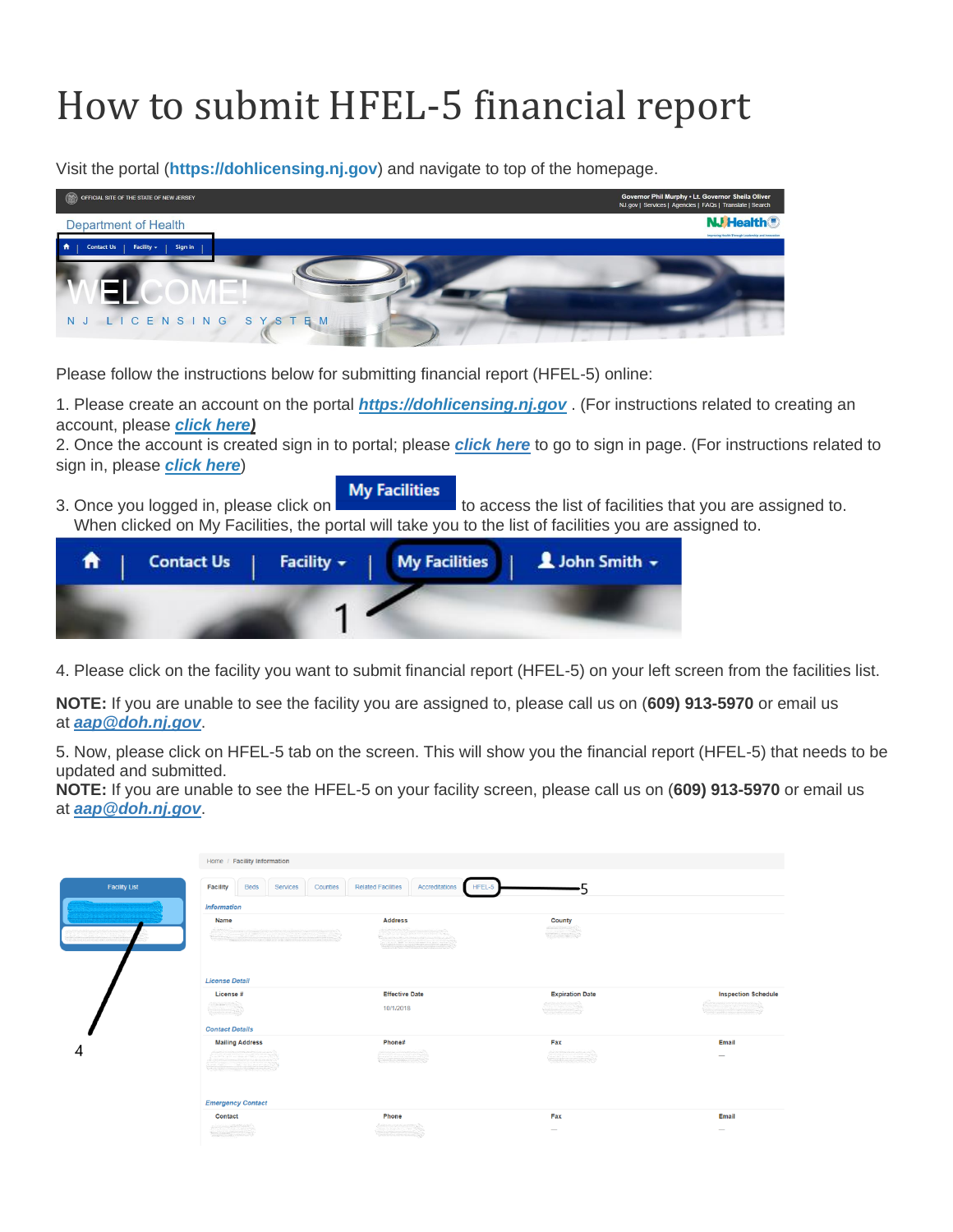6. Please click on the  $\left\lfloor \frac{1}{1} \right\rfloor$  on your right screen to view details on the next page.

| <b>Facility Count:</b>                                                         | <b>Facility Name</b>                                                                   |                      |                           |                                                                                                                                                                                                                                                                                                                                                     | <b>License Number</b>                       |        |                                                                                                                                                                                                                                                                                                                                                                             |   |
|--------------------------------------------------------------------------------|----------------------------------------------------------------------------------------|----------------------|---------------------------|-----------------------------------------------------------------------------------------------------------------------------------------------------------------------------------------------------------------------------------------------------------------------------------------------------------------------------------------------------|---------------------------------------------|--------|-----------------------------------------------------------------------------------------------------------------------------------------------------------------------------------------------------------------------------------------------------------------------------------------------------------------------------------------------------------------------------|---|
| <b>Facility List</b>                                                           |                                                                                        |                      |                           |                                                                                                                                                                                                                                                                                                                                                     |                                             |        |                                                                                                                                                                                                                                                                                                                                                                             |   |
| a a shekarar 2000.<br>Matukio<br><b>Committee of the committee of the most</b> | Facility<br><b>Beds</b><br><b>Services</b>                                             | Counties             | <b>Related Facilities</b> | <b>Accreditations</b>                                                                                                                                                                                                                                                                                                                               | <b>Functional Review</b>                    | HFEL-5 |                                                                                                                                                                                                                                                                                                                                                                             |   |
|                                                                                | Financial report $\bigstar$                                                            | <b>Report Status</b> |                           | <b>Assessment Total</b>                                                                                                                                                                                                                                                                                                                             | <b>Assessment Total Paid</b>                |        | <b>Assessment Total</b><br><b>Balance Due</b>                                                                                                                                                                                                                                                                                                                               |   |
| marked the state of the state of the state of the state                        |                                                                                        | Assessment           |                           | $\begin{picture}(20,10) \put(0,0){\line(1,0){10}} \put(10,0){\line(1,0){10}} \put(10,0){\line(1,0){10}} \put(10,0){\line(1,0){10}} \put(10,0){\line(1,0){10}} \put(10,0){\line(1,0){10}} \put(10,0){\line(1,0){10}} \put(10,0){\line(1,0){10}} \put(10,0){\line(1,0){10}} \put(10,0){\line(1,0){10}} \put(10,0){\line(1,0){10}} \put(10,0){\line(1$ | er S                                        |        | $\begin{picture}(20,20) \put(0,0){\vector(1,0){10}} \put(15,0){\vector(1,0){10}} \put(15,0){\vector(1,0){10}} \put(15,0){\vector(1,0){10}} \put(15,0){\vector(1,0){10}} \put(15,0){\vector(1,0){10}} \put(15,0){\vector(1,0){10}} \put(15,0){\vector(1,0){10}} \put(15,0){\vector(1,0){10}} \put(15,0){\vector(1,0){10}} \put(15,0){\vector(1,0){10}} \put(15,0){\vector(1$ |   |
| The contract of the contract of                                                | dia manazaraka matsaya na matsaya.<br>Manazarta na katao kaominina matsaya na matsaya. | Finish               |                           | a ditama mana ang aktive.<br>Mga katalog pangangan                                                                                                                                                                                                                                                                                                  | alle Classica<br>Continuada propria de Casa |        | $\begin{picture}(20,10) \put(0,0){\vector(0,1){30}} \put(15,0){\vector(0,1){30}} \put(15,0){\vector(0,1){30}} \put(15,0){\vector(0,1){30}} \put(15,0){\vector(0,1){30}} \put(15,0){\vector(0,1){30}} \put(15,0){\vector(0,1){30}} \put(15,0){\vector(0,1){30}} \put(15,0){\vector(0,1){30}} \put(15,0){\vector(0,1){30}} \put(15,0){\vector(0,1){30}} \put(15,0){\vector(0$ | v |

**NOTE:** If you click on the link of the left, then you can only view the HFEL-5 details, but cannot edit it.

| <b>Facility Count: 5</b> | Facility | <b>Beds</b>              | <b>Services</b> | <b>Counties</b>                            | <b>Related Facilities</b> | Accreditations          | Applications                                                                  | <b>CN</b> | Waiver     | HFEL-5                          |              |
|--------------------------|----------|--------------------------|-----------------|--------------------------------------------|---------------------------|-------------------------|-------------------------------------------------------------------------------|-----------|------------|---------------------------------|--------------|
| <b>Facility List</b>     |          |                          |                 |                                            |                           |                         |                                                                               |           |            | <b>Assessment Total Balance</b> |              |
|                          |          | Financial Report $\ddag$ |                 | <b>Report Status</b>                       |                           | <b>Assessment Total</b> | <b>Assessment Total Paid</b>                                                  |           | <b>Due</b> |                                 |              |
|                          |          | FY2021-XXXXX             |                 |                                            |                           |                         | <b>Communication</b>                                                          |           |            |                                 | $\checkmark$ |
|                          |          | FY2020-XXXXX             |                 | ,,,,,,,,,,,,,,,,,<br>,,,,,,,,,,,,,,,,,,,,, |                           |                         | ,,,,,,,,,,,,,,,,,,,<br><b>Bestern Construction</b><br><b>Visionnameresses</b> |           |            |                                 | $\checkmark$ |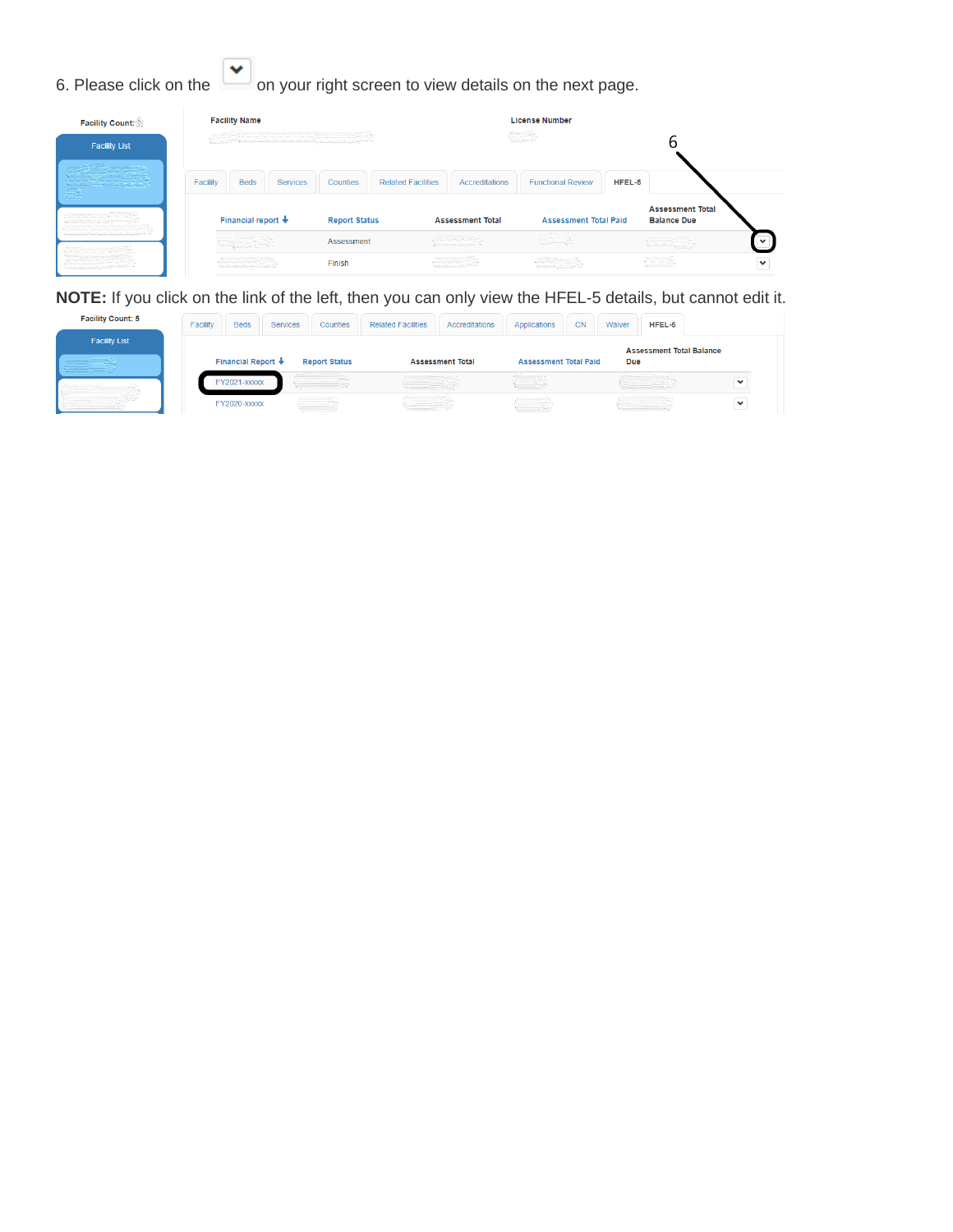- 7. You can see all the information that includes:
- 7.1 Facility information and the financial year (in this case FY 2020) and

7.2 Space to add multiple email addresses: This is for adding multiple users who can view & submit the HFEL-5 financial report.

**NOTE:** You can add as many email's you want in a single line separated by ';'.

7.3 Financial report HFEL-5. (Doesn't include the Voluntary information)

| Tracking #              |                | <b>Legal Name</b>             |      | License #                                               |               |
|-------------------------|----------------|-------------------------------|------|---------------------------------------------------------|---------------|
| FY2020-24478            |                | Jersey City Diagnostic Center |      | 24478                                                   |               |
| <b>Fiscal Year</b>      | 7.1            | <b>Facility Email</b>         |      | <b>Ambulatory Email *</b>                               |               |
| FY2020                  |                | jcdcenter@hotmail.com         |      | abc@abc.com                                             | 7.2           |
|                         |                |                               |      | Separate multiple email addresses by<br>semicolon, "; " |               |
| <b>All Visits</b>       |                | <b>Gross Charges</b>          |      | <b>Gross Receipts</b>                                   |               |
| Medicare (FFS/HMO) *    |                | Medicare (FFS/HMO) *          |      | Medicare (FFS/HMO) *                                    |               |
|                         | $\mathbf 0$    | $\mathsf{\$}$                 | 0.00 | $\mathbb S$                                             | 0.00          |
| Medicaid (FFS/HMO) *    |                | Medicaid (FFS/HMO) *          |      | Medicaid (FFS/HMO) *                                    |               |
|                         | $\mathbf{0}$   | $\mathsf{s}$                  | 0.00 | $$\mathbb{S}$$                                          | 0.00          |
| Other Government Payer* |                | <b>Other Government</b> *     |      | Other Government Payer*                                 |               |
|                         | $\mathbf 0$    | $\mathsf{\$}$                 | 0.00 | $\mathsf{s}$                                            | 0.00          |
| Commercial*             | 7.3            | Commercial*                   |      | Commerical *                                            |               |
|                         | $\mathbf{0}$   | $\mathbb S$                   | 0.00 | $$\mathbb{S}$$                                          | 0.00          |
| Self Pay*               |                | Self Pay *                    |      | Self Pay *                                              |               |
|                         | $\overline{0}$ | $\mathsf{s}$                  | 0.00 | $\mathsf{s}$                                            | 0.00          |
| Other Visits *          |                | Other <sup>*</sup>            |      | Others <sup>*</sup>                                     |               |
|                         | $\mathbf 0$    | $\mathsf{\$}$                 | 0.00 | $\mathsf{\$}$                                           | 20,000,000.00 |
|                         |                |                               |      |                                                         |               |
| <b>Total Visits</b>     |                | <b>Total</b>                  |      | <b>Total</b>                                            |               |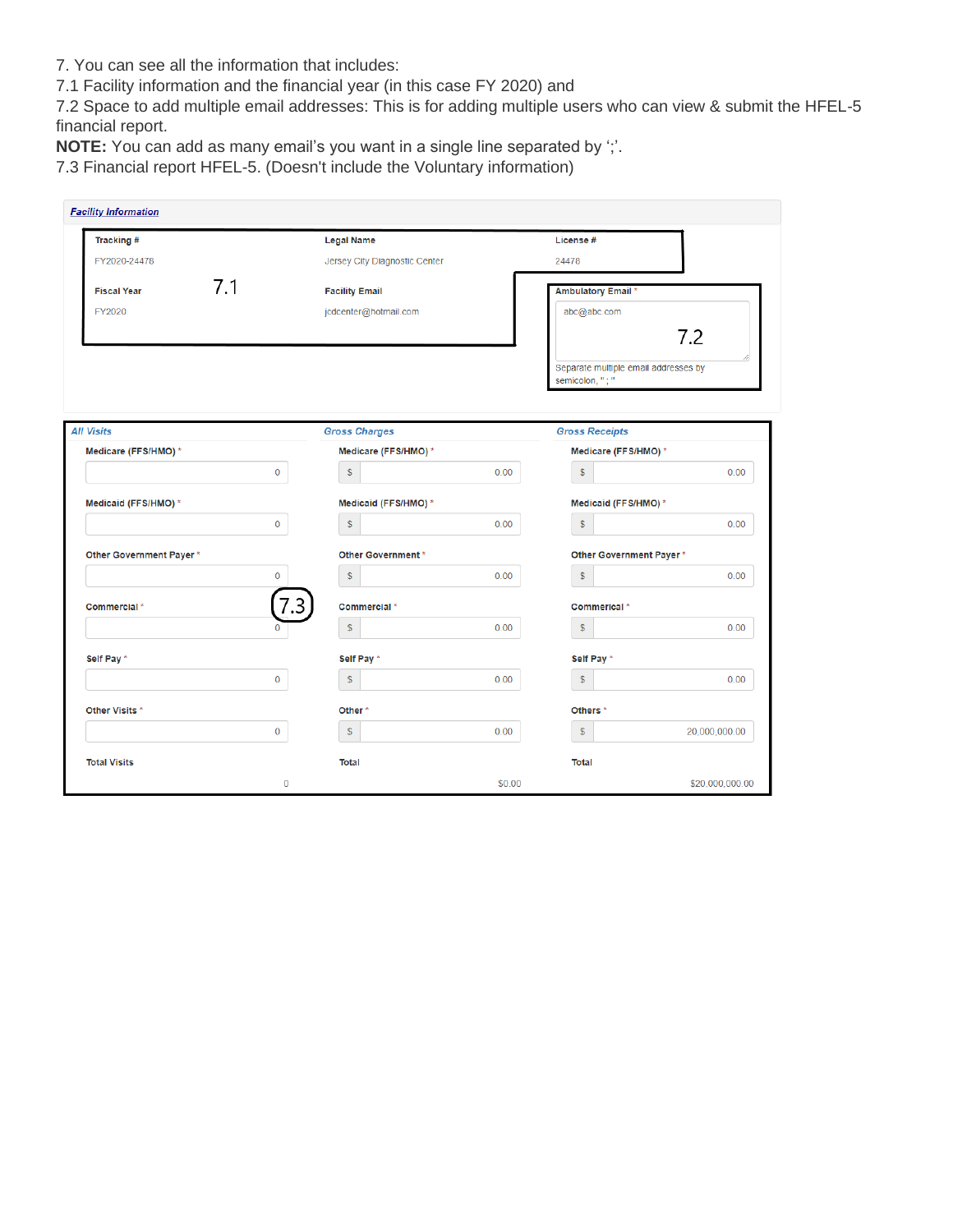7.4 Space to add details about "Voluntarily Submitted Information for Charity Care Services". 7.5 Add files or folder in the "Associated Documents".

**NOTE:** You cannot add files whose size is more than 10 MB.

| All Visits *                                                                                                            | Gross Charges * |               | <b>Gross Receipts *</b> |                  |
|-------------------------------------------------------------------------------------------------------------------------|-----------------|---------------|-------------------------|------------------|
| 0                                                                                                                       | \$              | 0.00          | \$                      | 0.00             |
| If CY Gross Receipts < 12 months, check here                                                                            |                 |               |                         |                  |
|                                                                                                                         |                 |               |                         |                  |
| <b>Associated Documents</b>                                                                                             |                 |               |                         |                  |
|                                                                                                                         | 7.4             |               |                         | <b>Add Files</b> |
| Display Name (Document Type)                                                                                            |                 | <b>Status</b> | Created On <sup>+</sup> |                  |
| There are no records to display.                                                                                        |                 |               |                         |                  |
|                                                                                                                         |                 |               |                         |                  |
|                                                                                                                         |                 |               |                         |                  |
|                                                                                                                         |                 |               |                         |                  |
| 7.6 Space for Certification Details. If the report is prepared by an outside consultant please click on "Yes" and enter |                 |               |                         |                  |

| Save<br>check box and provide details. And then click on<br>on your right bottom screen.                                                                                                                                                                                                                                                                        |
|-----------------------------------------------------------------------------------------------------------------------------------------------------------------------------------------------------------------------------------------------------------------------------------------------------------------------------------------------------------------|
| <b>NOTE:</b>                                                                                                                                                                                                                                                                                                                                                    |
| Save<br>The * fields are mandatory. If not entered the portal will not allow you to<br>the details, throwing an<br>error.<br>The "Telephone Number" must be a 10-digit number.                                                                                                                                                                                  |
| Save<br>first. This will show you, if there are any errors that need to be<br>7.7 After filling in the details, please click on<br>rectified.<br><b>Submit</b><br>Close<br>to send the form to the Department. You can click on<br>, in case you do not want to<br>Click, on<br>submit it right away.<br><b>Certification</b>                                   |
|                                                                                                                                                                                                                                                                                                                                                                 |
| This report is required pursuant to N.J.S.A 26:2H-18.57. The annual report shall be either certified or attested to by an accounting firm or by an officer of the<br>covered facility. If an outside consultant prepared the report, the accompanying form shall be signed by the license holder in addition to the person who prepared                         |
| the report. The certification section on the bottom of the report is required for submission to be considered complete.                                                                                                                                                                                                                                         |
| Certification by Officer or Administrator of the Covered Facility                                                                                                                                                                                                                                                                                               |
| Report Prepared By Outside Consultant? *<br>7.6<br>© No ⊙ Yes                                                                                                                                                                                                                                                                                                   |
| I hereby certify that I have read the above statement and provided required information accurately. I acknowledge that the information given is to the best of<br>my knowledge and on behalf, it is true, correct and complete details prepared from the books and records of the facility in accordance with the applicable<br>instructions, except as noted.' |
| <b>Certified By</b><br>Title                                                                                                                                                                                                                                                                                                                                    |
|                                                                                                                                                                                                                                                                                                                                                                 |
| <b>Telephone Number</b> '<br>Name of License Holder (If Different)                                                                                                                                                                                                                                                                                              |
|                                                                                                                                                                                                                                                                                                                                                                 |
|                                                                                                                                                                                                                                                                                                                                                                 |
| 7.7<br><b>Save</b><br><b>Submit</b><br><b>Close</b>                                                                                                                                                                                                                                                                                                             |